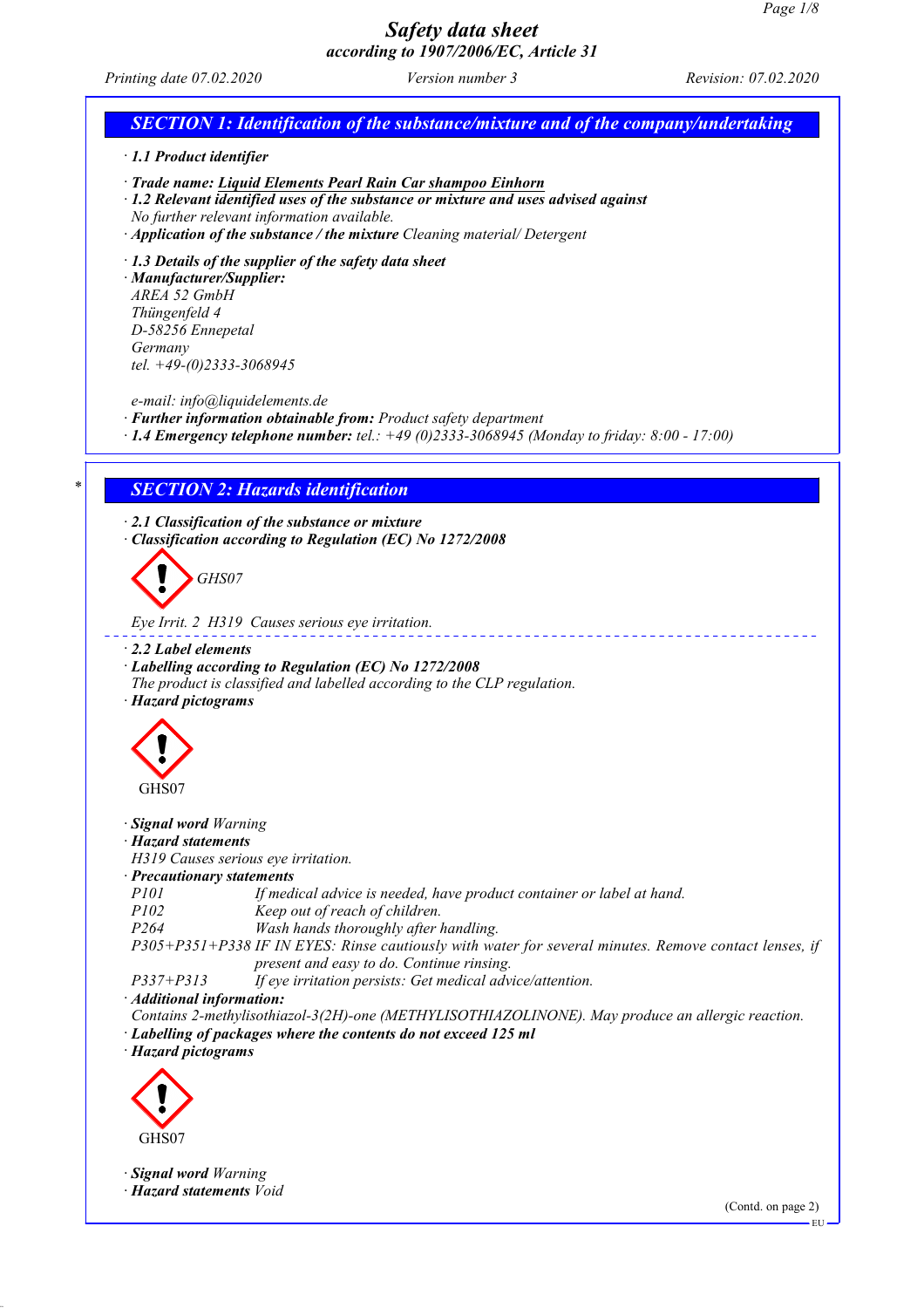*Printing date 07.02.2020 Version number 3 Revision: 07.02.2020*

### *Trade name: Liquid Elements Pearl Rain Car shampoo Einhorn*

(Contd. of page 1)

*· Precautionary statements*

*P101 If medical advice is needed, have product container or label at hand.*

*P102 Keep out of reach of children.*

*· Additional information*

*Contains 2-Methyl-2H-isothiazol-3-on (METHYLISOTHIAZOLINONE). May produce an allergic reaction.*

*· 2.3 Other hazards*

*· Results of PBT and vPvB assessment*

*· PBT:*

*The product does not contain any PBT (PBT: persistent, bioaccumulative, toxic) substance or does not fulfil criteria for PBT according to annex XIII of regulation (EC) 1907/2006 (< 0,1 %).*

*· vPvB:*

*The product does not contain any vPvB (vPvB: very persistent, very bioaccumulative) substance or does not fulfil criteria for vPvB according to annex XIII of regulation (EC) 1907/2006 (< 0,1 %).*

### *\* SECTION 3: Composition/information on ingredients*

#### *· 3.2 Mixtures*

*· Description: Cleansing agent*

| · Dangerous components:                                                                                                                                    |                                                                                                                                                                                                                                                                                                                                       |             |                   |
|------------------------------------------------------------------------------------------------------------------------------------------------------------|---------------------------------------------------------------------------------------------------------------------------------------------------------------------------------------------------------------------------------------------------------------------------------------------------------------------------------------|-------------|-------------------|
| CAS: 147170-44-3<br>EC number: 931-333-8<br>Reg.nr.: 01-2119489410-39                                                                                      | 1-Propanaminium, 3-amino-N-(carboxymethyl)-N,N-<br>dimethyl-, N-(C8-18 and C18-unsatd. acyl) derivs., inner<br>salts<br>$\otimes$ Eye Dam. 1, H318<br>Áquatic Chronic 3, H412                                                                                                                                                         | $1 - 5\%$   |                   |
| CAS: 68891-38-3<br>NLP: 500-234-8<br>Reg.nr.: 01-2119488639-16                                                                                             | Alcohols, C12-14, ethoxylated, sulfates, sodium salts<br>$\Leftrightarrow$ Eye Dam. 1, H318<br>$\bigotimes$ Skin Irrit. 2, H315<br>Áquatic Chronic 3, H412                                                                                                                                                                            | $1 - 5\%$   |                   |
| $CAS: 56-81-5$<br>EINECS: 200-289-5<br>Reg.nr.: 01-2119471987-18                                                                                           | glycerol                                                                                                                                                                                                                                                                                                                              | $1 - 2.5\%$ |                   |
| CAS: 2682-20-4<br>EINECS: 220-239-6<br>Index number: $613-326-00-9$<br>Reg.nr.: 01-2120764690-50                                                           | 2 - m e t h y l i s o t h i a z o l - 3 (2 H) - o n e 0.00015-<0.0015%<br>(METHYLISOTHIAZOLINONE)<br>Acute Tox. 3, H301; Acute Tox. 3, H311; Acute Tox.<br>2. H330<br>Skin Corr. 1B, H314; Eye Dam. 1, H318<br>$\bigotimes A$ quatic Acute 1, H400 (M=10); Aquatic Chronic 1,<br>$H410(M=1)$<br>$\Leftrightarrow$ Skin Sens. 1A, H317 |             |                   |
| $\cdot$ Regulation (EC) No 648/2004 on detergents / Labelling for contents                                                                                 |                                                                                                                                                                                                                                                                                                                                       |             |                   |
| amphoteric surfactants, anionic surfactants, non-ionic surfactants                                                                                         |                                                                                                                                                                                                                                                                                                                                       |             | $\overline{<}5\%$ |
| perfumes, preservation agents (PHENOXYETHANOL, BUTYLBENZISOTHIAZOLINONE,<br>BENZISOTHIAZOLINONE, METHYLISOTHIAZOLINONE, LAURYLAMINE<br>DIPROPYLENEDIAMINE) |                                                                                                                                                                                                                                                                                                                                       |             |                   |

*· Additional information: For the wording of the listed hazard phrases refer to section 16.*

### *SECTION 4: First aid measures*

*· 4.1 Description of first aid measures*

*· General information: If symptoms persist consult doctor.*

*· After inhalation: Fresh air. If pain persists, get medical attention.*

*· After skin contact:*

*Immediately wash with water and soap and rinse thoroughly.*

*If skin irritation continues, consult a doctor.*

(Contd. on page 3)

EU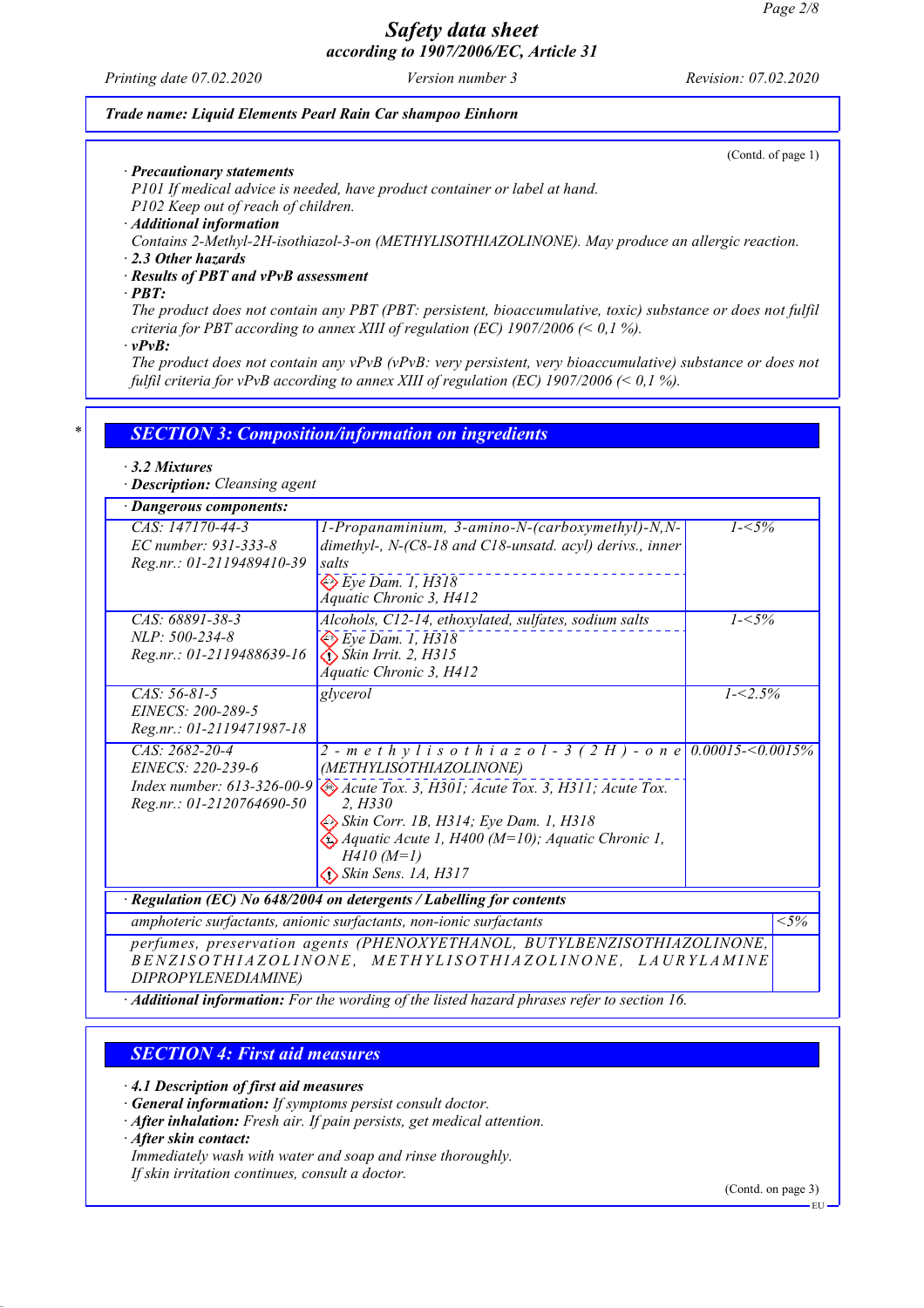*Printing date 07.02.2020 Version number 3 Revision: 07.02.2020*

(Contd. of page 2)

### *Trade name: Liquid Elements Pearl Rain Car shampoo Einhorn*

*· After eye contact:*

*Immediately flush eyes with plenty of water with lids lifted. If symptons persist, seek medical advice.*

*· After swallowing:*

*Rinse out mouth and drink plenty of water.*

*Do not induce vomiting; call for medical help immediately.*

- *· 4.2 Most important symptoms and effects, both acute and delayed No further relevant information available.*
- *· 4.3 Indication of any immediate medical attention and special treatment needed*

*No further relevant information available.*

## *SECTION 5: Firefighting measures*

- *· 5.1 Extinguishing media*
- *· Suitable extinguishing agents:*
- *CO2, powder or water spray. Fight larger fires with water spray or alcohol resistant foam. Use fire extinguishing methods suitable to surrounding conditions.*
- *· For safety reasons unsuitable extinguishing agents: Full water jet*
- *· 5.2 Special hazards arising from the substance or mixture In case of fire, the following can be released: Carbon monoxide (CO)*
- *· 5.3 Advice for firefighters*
- *· Protective equipment:*

*Do not inhale explosion gases or combustion gases.*

*Mouth respiratory protective device.*

*· Additional information*

*Dispose of fire debris and contaminated fire fighting water in accordance with official regulations.*

### *SECTION 6: Accidental release measures*

*· 6.1 Personal precautions, protective equipment and emergency procedures Wear protective clothing.*

*Product forms slippery surface when combined with water.*

- *· 6.2 Environmental precautions:*
- *Do not allow to enter sewers/ surface or ground water.*

*Inform respective authorities in case of seepage into water course or sewage system.*

- *· 6.3 Methods and material for containment and cleaning up:*
- *Absorb with liquid-binding material (sand, diatomite, acid binders, universal binders, sawdust). Dispose contaminated material as waste according to item 13.*
- *· 6.4 Reference to other sections*
- *No dangerous substances are released.*

*See Section 7 for information on safe handling.*

*See Section 8 for information on personal protection equipment.*

*See Section 13 for disposal information.*

## *SECTION 7: Handling and storage*

- *· 7.1 Precautions for safe handling*
- *Observe the usual precautionary measures for handling chemicals.*

*Avoid contact with eyes.*

*· Information about fire - and explosion protection: The product is not flammable.*

*· 7.2 Conditions for safe storage, including any incompatibilities*

*· Storage:*

- *· Requirements to be met by storerooms and receptacles: No special requirements.*
- *· Information about storage in one common storage facility: Not required.*
- *· Further information about storage conditions: Protect from frost.*

(Contd. on page 4)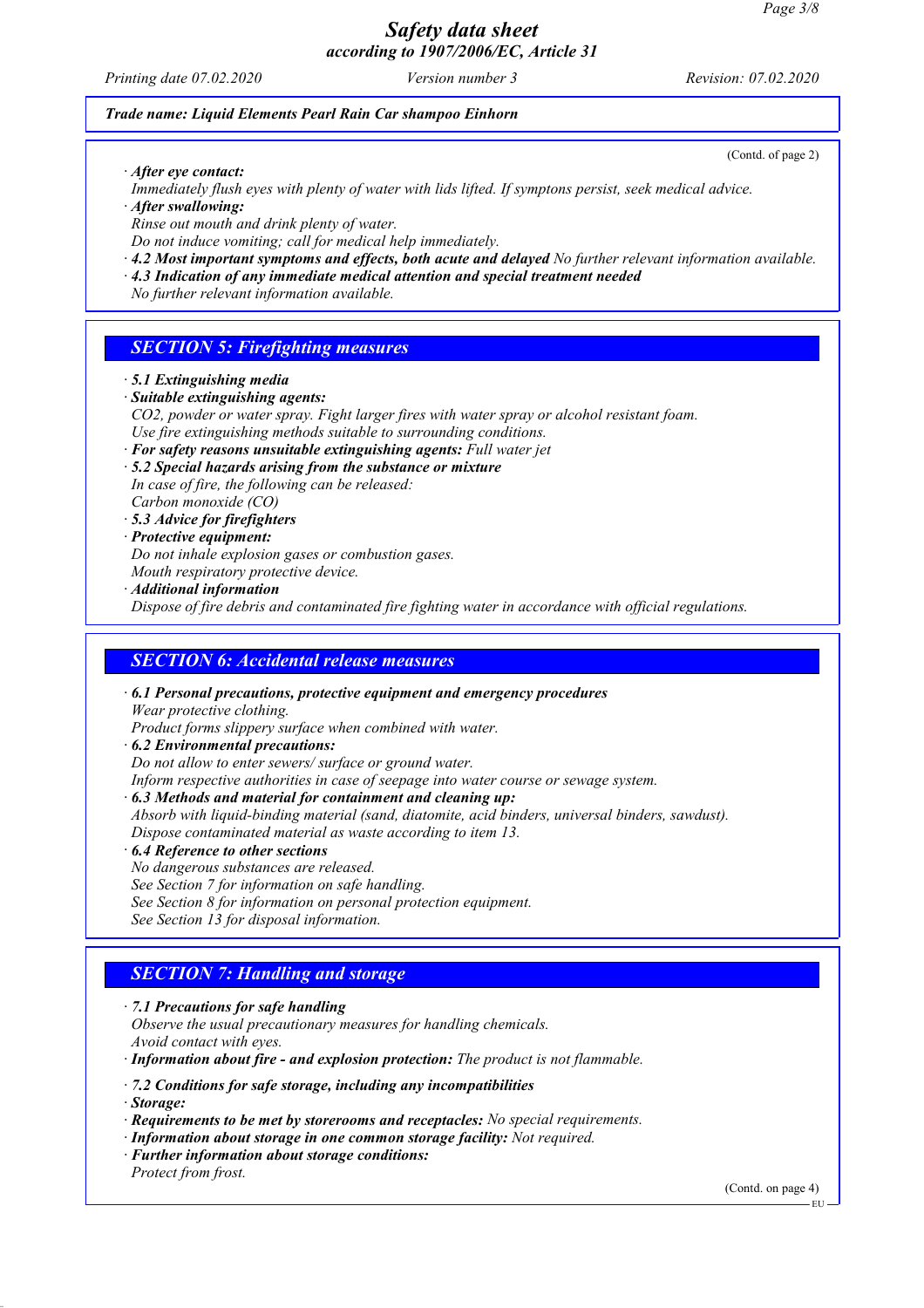*Printing date 07.02.2020 Version number 3 Revision: 07.02.2020*

### *Trade name: Liquid Elements Pearl Rain Car shampoo Einhorn*

(Contd. of page 3)

*Store in dry conditions at 10 - 25 °C.*

*· Storage class: 10 - 13 (Germany)*

*· 7.3 Specific end use(s) No further relevant information available.*

### *SECTION 8: Exposure controls/personal protection*

*· Additional information about design of technical facilities: No further data; see item 7.*

#### *· 8.1 Control parameters*

*· Ingredients with limit values that require monitoring at the workplace:*

*The product does not contain any relevant quantities of materials with critical values that have to be monitored at the workplace.*

*· Additional information: The lists valid during the making were used as basis.*

#### *· 8.2 Exposure controls*

- *· Personal protective equipment:*
- *· General protective and hygienic measures:*
- *Avoid contact with the eyes.*

*Avoid close or long term contact with the skin.*

*Wash hands before breaks and at the end of work.*

- *· Respiratory protection: Not required.*
- *· Protection of hands:*

*Alkaline resistant gloves*

*Selection of the glove material on consideration of the penetration times, rates of diffusion and the degradation*

*Protective gloves according EN 374.*

*Check the permeability prior to each anewed use of the glove.*

#### *· Material of gloves*

*Butyl rubber, BR*

*Recommended thickness of the material:* ≥ *0.5 mm*

*Penetration time:* ≥ *480 minutes (Permeation according to EN 374 Prt 3: Level 6)*

*The selection of the suitable gloves does not only depend on the material, but also on further marks of quality and varies from manufacturer to manufacturer. As the product is a preparation of several substances, the resistance of the glove material can not be calculated in advance and has therefore to be checked prior to the application.*

#### *· Penetration time of glove material*

*The exact break through time has to be found out by the manufacturer of the protective gloves and has to be observed.*

*The determined penetration times according to EN 16523-1:2015 are not performed under practical conditions. Therefore a maximum wearing time, which corresponds to 50% of the penetration time, is recommended.*

## *· As protection from splashes gloves made of the following materials are suitable:*

*Nitrile rubber, NBR*

*Recommended thickness of the material:* ≥ *0.1 mm*

*Penetration time:* ≥ *30 minutes (Permeation according to EN 374 Part 3: Level 2)*

*· Eye protection: Safety glasses*

*· Body protection: Protective work clothing*

| · General Information        | $\cdot$ 9.1 Information on basic physical and chemical properties |  |
|------------------------------|-------------------------------------------------------------------|--|
| $\cdot$ Appearance:<br>Form: | Gel                                                               |  |
| Colour:                      | Red                                                               |  |
|                              | Fluorescing                                                       |  |
| $\cdot$ Odour:               | Characteristic                                                    |  |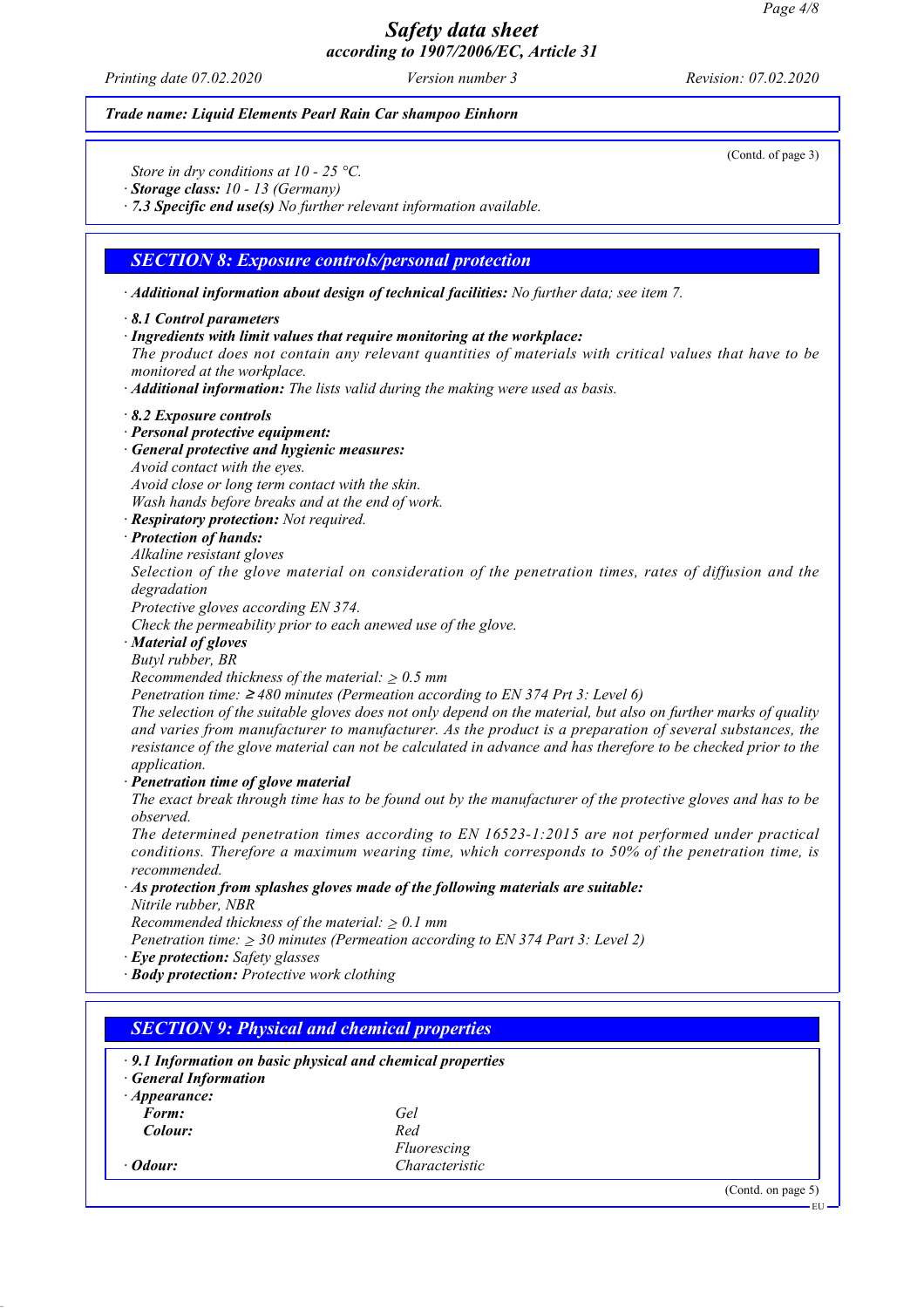*Printing date 07.02.2020 Version number 3 Revision: 07.02.2020*

*Trade name: Liquid Elements Pearl Rain Car shampoo Einhorn*

|                                                                                                                    | (Contd. of page 4)                                                                     |
|--------------------------------------------------------------------------------------------------------------------|----------------------------------------------------------------------------------------|
| • Odour threshold:                                                                                                 | Not determined.                                                                        |
| $\cdot$ pH-value at 20 °C:                                                                                         | $5 - 8$                                                                                |
| Change in condition<br>Melting point/freezing point:<br>Initial boiling point and boiling range: $100 °C$          | Not determined.                                                                        |
| · Flash point:                                                                                                     | $>100\,^{\circ}\mathrm{C}$                                                             |
| · Flammability (solid, gas):                                                                                       | Not applicable.                                                                        |
| · Decomposition temperature:                                                                                       | Not determined.                                                                        |
| · Auto-ignition temperature:                                                                                       | Product is not selfigniting.                                                           |
| · Explosive properties:                                                                                            | Product does not present an explosion hazard.                                          |
| · Explosion limits:<br>Lower:<br><b>Upper:</b><br>$\cdot$ Oxidising properties                                     | Not determined.<br>Not determined.<br>Not applicable.                                  |
| · Vapour pressure:                                                                                                 | Not determined.                                                                        |
| $\cdot$ Density at 20 °C:<br>$\cdot$ Relative density<br>$\cdot$ <i>Vapour density</i><br>$\cdot$ Evaporation rate | $\sim$ 1.00 g/cm <sup>3</sup><br>Not determined.<br>Not determined.<br>Not determined. |
| $\cdot$ Solubility in / Miscibility with<br>water:                                                                 | Fully miscible.                                                                        |
| · Partition coefficient: n-octanol/water:                                                                          | Not determined.                                                                        |
| · Viscosity:<br>Dynamic at $20^{\circ}$ C:                                                                         | $>$ 3000 mPas<br>Not determined.                                                       |
| Kinematic:                                                                                                         | Not determined.                                                                        |
| · Solvent content:                                                                                                 |                                                                                        |
| <b>Solids content:</b><br>$\cdot$ 9.2 Other information                                                            | $< 10\%$<br>No further relevant information available.                                 |

## *SECTION 10: Stability and reactivity*

*· 10.1 Reactivity No further relevant information available.*

*· 10.2 Chemical stability*

*· Thermal decomposition / conditions to be avoided: No decomposition if used according to specifications.*

*· 10.3 Possibility of hazardous reactions No dangerous reactions known.*

*· 10.4 Conditions to avoid Protect from frost.*

*· 10.5 Incompatible materials: No further relevant information available.*

*· 10.6 Hazardous decomposition products: No dangerous decomposition products known.*

### *SECTION 11: Toxicological information*

*· 11.1 Information on toxicological effects*

*· Acute toxicity Based on available data, the classification criteria are not met.*

(Contd. on page 6)

EU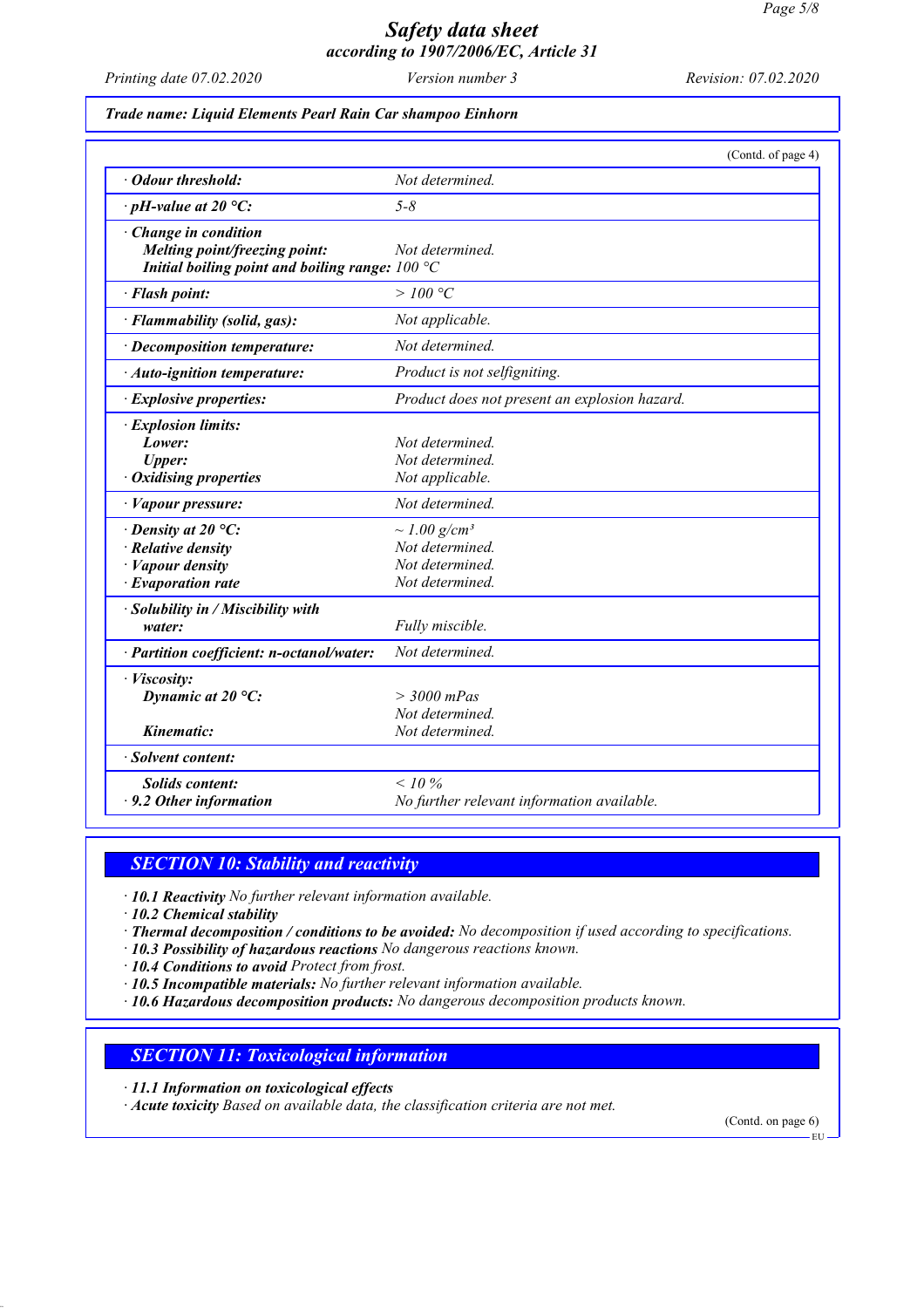*Printing date 07.02.2020 Version number 3 Revision: 07.02.2020*

*Trade name: Liquid Elements Pearl Rain Car shampoo Einhorn*

| (Contd. of page 5)                                                                                          |  |  |
|-------------------------------------------------------------------------------------------------------------|--|--|
| · LD/LC50 values relevant for classification:                                                               |  |  |
| 147170-44-3 1-Propanaminium, 3-amino-N-(carboxymethyl)-N,N-dimethyl-, N-(C8-18 and C18-unsatd.              |  |  |
| acyl) derivs., inner salts                                                                                  |  |  |
| $LD50 \ge 5,000 \text{ mg/kg}$ (rat) (OECD 401)<br>Oral                                                     |  |  |
| Dermal $ LD50  > 2,000$ mg/kg (rat) (OECD 402)                                                              |  |  |
| 68891-38-3 Alcohols, C12-14, ethoxylated, sulfates, sodium salts                                            |  |  |
| LD50 $2,870$ mg/kg (rat) (OECD 401)<br>Oral                                                                 |  |  |
| Dermal $ LD50  > 2,000$ mg/kg (rat) (OECD 402)                                                              |  |  |
| 56-81-5 glycerol                                                                                            |  |  |
| Oral<br>LD50 12,600 mg/kg (rat)                                                                             |  |  |
| · Primary irritant effect:                                                                                  |  |  |
| · Skin corrosion/irritation Based on available data, the classification criteria are not met.               |  |  |
| · Serious eye damage/irritation                                                                             |  |  |
| Causes serious eye irritation.                                                                              |  |  |
| $\cdot$ Respiratory or skin sensitisation Based on available data, the classification criteria are not met. |  |  |
| · Repeated dose toxicity No further relevant information available.                                         |  |  |
| · CMR effects (carcinogenity, mutagenicity and toxicity for reproduction)                                   |  |  |
| No further relevant information available.                                                                  |  |  |
| $\cdot$ Germ cell mutagenicity Based on available data, the classification criteria are not met.            |  |  |
| · Carcinogenicity Based on available data, the classification criteria are not met.                         |  |  |
| · Reproductive toxicity Based on available data, the classification criteria are not met.                   |  |  |
| Germ cell mutagenicity                                                                                      |  |  |
| 68891-38-3 Alcohols, C12-14, ethoxylated, sulfates, sodium salts                                            |  |  |
| Ames test negative (bacterial reverse mutation assay)                                                       |  |  |
| $\cdot$ STOT-single exposure Based on available data, the classification criteria are not met.              |  |  |
| $\cdot$ STOT-repeated exposure Based on available data, the classification criteria are not met.            |  |  |
| · Aspiration hazard Based on available data, the classification criteria are not met.                       |  |  |

## *SECTION 12: Ecological information*

|  | 12.1 Toxicity |
|--|---------------|
|--|---------------|

*· Aquatic toxicity:*

*147170-44-3 1-Propanaminium, 3-amino-N-(carboxymethyl)-N,N-dimethyl-, N-(C8-18 and C18-unsatd. acyl) derivs., inner salts*

*EC50 >1-10 mg/l (algae) (OECD 201)*

*LC50 >1-10 mg/l (fish) (OECD 203)*

*68891-38-3 Alcohols, C12-14, ethoxylated, sulfates, sodium salts*

*EC50 27.7 mg/l (algae) (OECD 201)*

*7.4 mg/l (daphnia magna) (OECD 202)*

*LC50 7.1 mg/l (fish) (96 h)*

*NOEC 0.95 mg/l (algae) (OECD 201)*

*0.27 mg/l (daphnia magna) (21)*

*56-81-5 glycerol*

*LC50 >1,000 mg/l (fish) (96 h)*

*· 12.2 Persistence and degradability The contained surfactants are easily biodegradable*

*· 12.3 Bioaccumulative potential No further relevant information available.*

*· 12.4 Mobility in soil No further relevant information available.*

*· Additional ecological information:*

*· General notes:*

*The surfactant(s) contained in this preparation complies(comply) with the biodegradability criteria as laid down in Regulation (EC) No.648/2004 on detergents. Data to support this assertion are held at the disposal of the competent authorities of the Member States and will be made available to them, at their direct request*

(Contd. on page 7)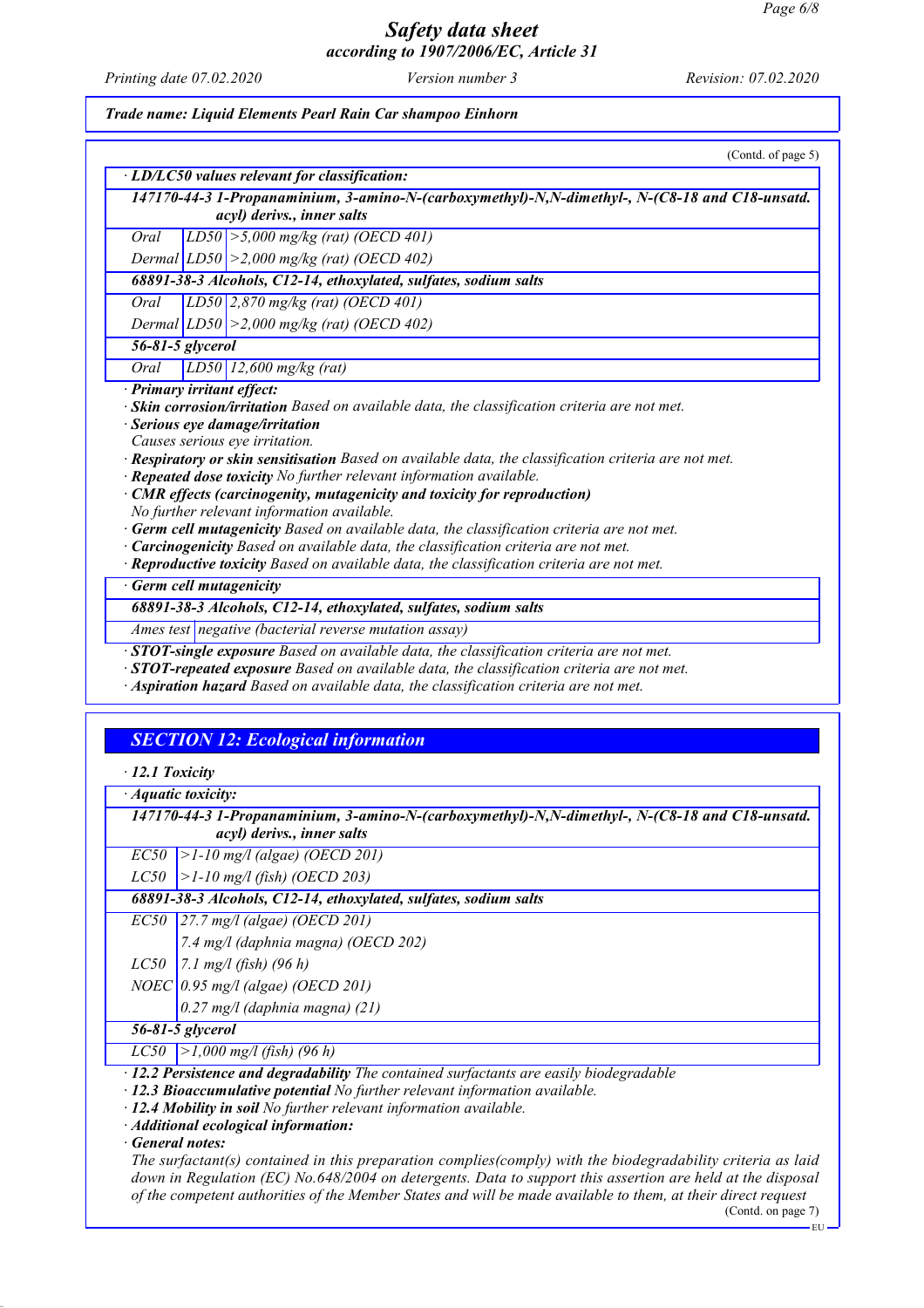*Printing date 07.02.2020 Version number 3 Revision: 07.02.2020*

(Contd. of page 6)

### *Trade name: Liquid Elements Pearl Rain Car shampoo Einhorn*

*or at the request of a detergent manufacturer.*

*Do not allow undiluted product or large quantities of it to reach ground water, water course or sewage system.*

*· 12.5 Results of PBT and vPvB assessment*

*· PBT: Not applicable.*

*· vPvB: Not applicable.*

*· 12.6 Other adverse effects No further relevant information available.*

### *SECTION 13: Disposal considerations*

*· 13.1 Waste treatment methods*

*· Recommendation Dispose of in accordance with all applicable local and national regulations.*

*· European waste catalogue*

*20 01 30 detergents other than those mentioned in 20 01 29*

*15 01 02 plastic packaging*

*· Uncleaned packaging:*

*· Recommendation:*

*Dispose of in accordance with all applicable local and national regulations. Non contaminated packagings may be recycled.*

*· Recommended cleansing agents: Water, if necessary together with cleansing agents.*

### *SECTION 14: Transport information*

| $\cdot$ 14.1 UN-Number                                  |                 |
|---------------------------------------------------------|-----------------|
| ADR, ADN, IMDG, IATA                                    | Void            |
|                                                         |                 |
| $\cdot$ 14.2 UN proper shipping name                    |                 |
| ADR, ADN, IMDG, IATA                                    | Void            |
| $\cdot$ 14.3 Transport hazard class(es)                 |                 |
| ADR, ADN, IMDG, IATA                                    |                 |
| $\cdot$ Class                                           | Void            |
|                                                         |                 |
| · 14.4 Packing group                                    |                 |
| ADR, IMDG, IATA                                         | Void            |
| $\cdot$ 14.5 Environmental hazards:                     |                 |
| $\cdot$ Marine pollutant:                               | N <sub>o</sub>  |
|                                                         |                 |
| $\cdot$ 14.6 Special precautions for user               | Not applicable. |
| $\cdot$ 14.7 Transport in bulk according to Annex II of |                 |
| <b>Marpol and the IBC Code</b>                          | Not applicable. |
|                                                         | Void            |
| · UN "Model Regulation":                                |                 |

### *SECTION 15: Regulatory information*

*· 15.1 Safety, health and environmental regulations/legislation specific for the substance or mixture*

*· Directive 2012/18/EU*

*· Named dangerous substances - ANNEX I None of the ingredients is listed.*

*· National regulations:*

*· Information about limitation of use:*

*Employment restrictions concerning juveniles must be observed.*

*Employment restrictions concerning pregnant and lactating women must be observed, if applicable.*

(Contd. on page 8)

EU